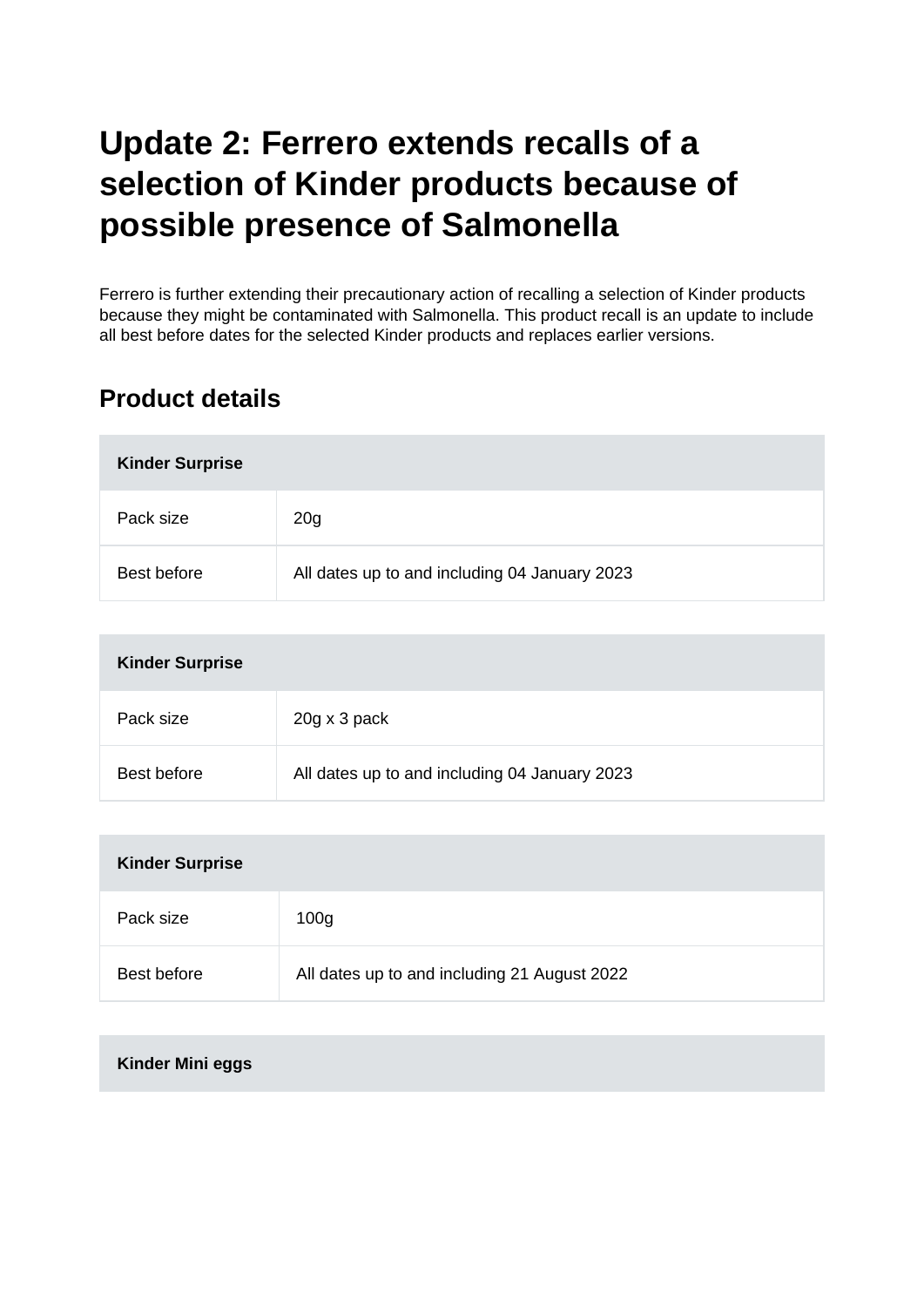| Pack size   | 75g                                          |
|-------------|----------------------------------------------|
| Best before | All dates up to and including 21 August 2022 |

| Kinder Egg Hunt Kit |                                              |  |
|---------------------|----------------------------------------------|--|
| Pack size           | 150 <sub>g</sub>                             |  |
| Best before         | All dates up to and including 21 August 2022 |  |

| Kinder Schokobons |                                               |
|-------------------|-----------------------------------------------|
| Pack size         | 70g, 200g and 320g                            |
| Best before       | All dates up to and including 04 January 2023 |

#### Risk statement

The possible presence of Salmonella in the products listed above.

Symptoms caused by Salmonella usually include fever, diarrhoea and abdominal cramps.

## Action taken by the company

Ferrero is recalling the above products. Point of sale notices will be displayed in retail stores that are selling these products. These notices explain to customers why the products are being recalled and tell them what to do if they have bought the products. Please see the attached notice.

PDF

[View Customer notice: Ferrero recalls Kinder products due to salmonella as pdf\(Open in a new](https://s3-eu-west-1.amazonaws.com/fsa-alerts-files/production/FSA-PRIN-25-2022-update-2/Customer-notice-Ferrero-recalls-Kinder-products-due-to-salmonella-3.pdf) [window\)](https://s3-eu-west-1.amazonaws.com/fsa-alerts-files/production/FSA-PRIN-25-2022-update-2/Customer-notice-Ferrero-recalls-Kinder-products-due-to-salmonella-3.pdf) (206.75 KB)

#### Our advice to consumers

If you have bought the above products do not eat them. Instead, please contact the Ferrero consumer careline on consumers.uk@ferrero.com or 0330 053 8943 UK or +44 (0)330 053 8943 Ireland to obtain a full refund.

## Related alerts